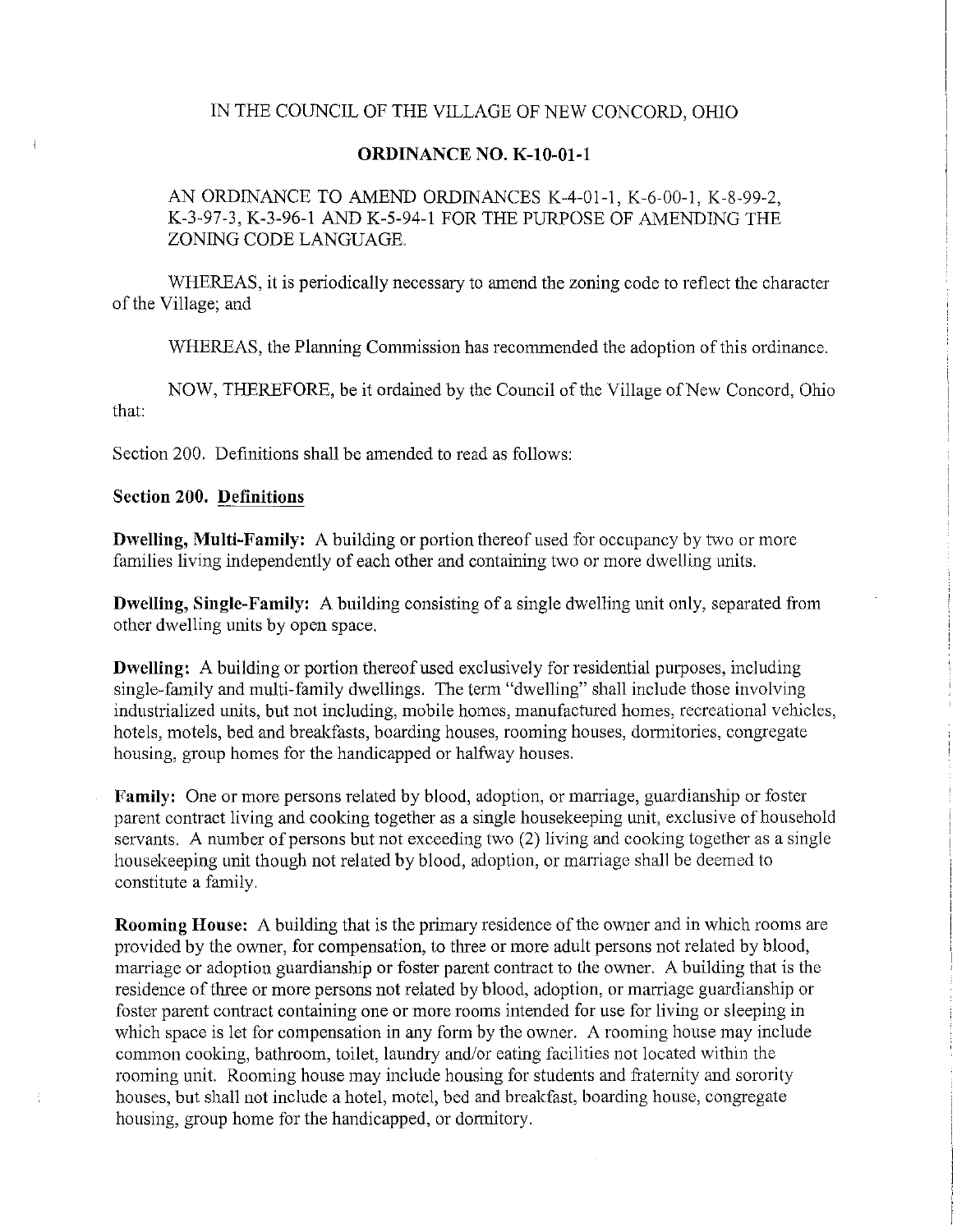Section 300. General Provisions shall be amended to read as follows:

# **SECTION 300. Establishment of Districts**

The municipality is hereby divided into zoning district which regulate the general location of structures and use of land. These zoning districts are:

- S-1 Open Space and Conservation District
- R-1 Suburban Single Family Residential District
- R-2 Medium Density Single Family Residential District
- R-3 Multi-Family Residential District
- 0-I Office-Institutional District
- B-1 Local Business District
- B-2 Central Business District
- B-3 Highway Business District
- 1-1 General Industrial District
- PUD Planned Unit Development District

In addition to these zoning districts, there are two overlay zoning districts which impose additional zoning requirements in unique area to the Village. These overlay districts are:

| ARD | Architectural Review District           |
|-----|-----------------------------------------|
| ТC  | <b>Transportation Corridor District</b> |

Section 401. shall be amended to read as follows:

# **SECTION 401. R-1 Subnrban Single Family Residential District**

## **401.1 Purpose**

The suburban single family residential district is hereby established to provide areas for very low density residential development to provide a quiet place for families where yards are wide, spaces open, people few, and motor vehicles restricted. To provide an atmosphere where family values, youth values and the blessings of quiet seclusions and clean air make the area a sanctuary for people and safe for children. To preserve and protect the character of single family neighborhoods in order to keep these residential protect areas free of overcrowding, disturbing noises, increased traffic, the hazard of moving and parked automobiles, to provide children quiet and open spaces for play and to promote overall quality of life within city boundaries.

## **401.5 Required Gross Floor Area for Dwellings**

All residential dwellings in the R-1 District shall have a minimum gross floor area of 1,500 square feet.

(Existing Code, but note, definition of dwelling exclusions - currently and as revised what about e.g. SF of Bed and Breakfast?)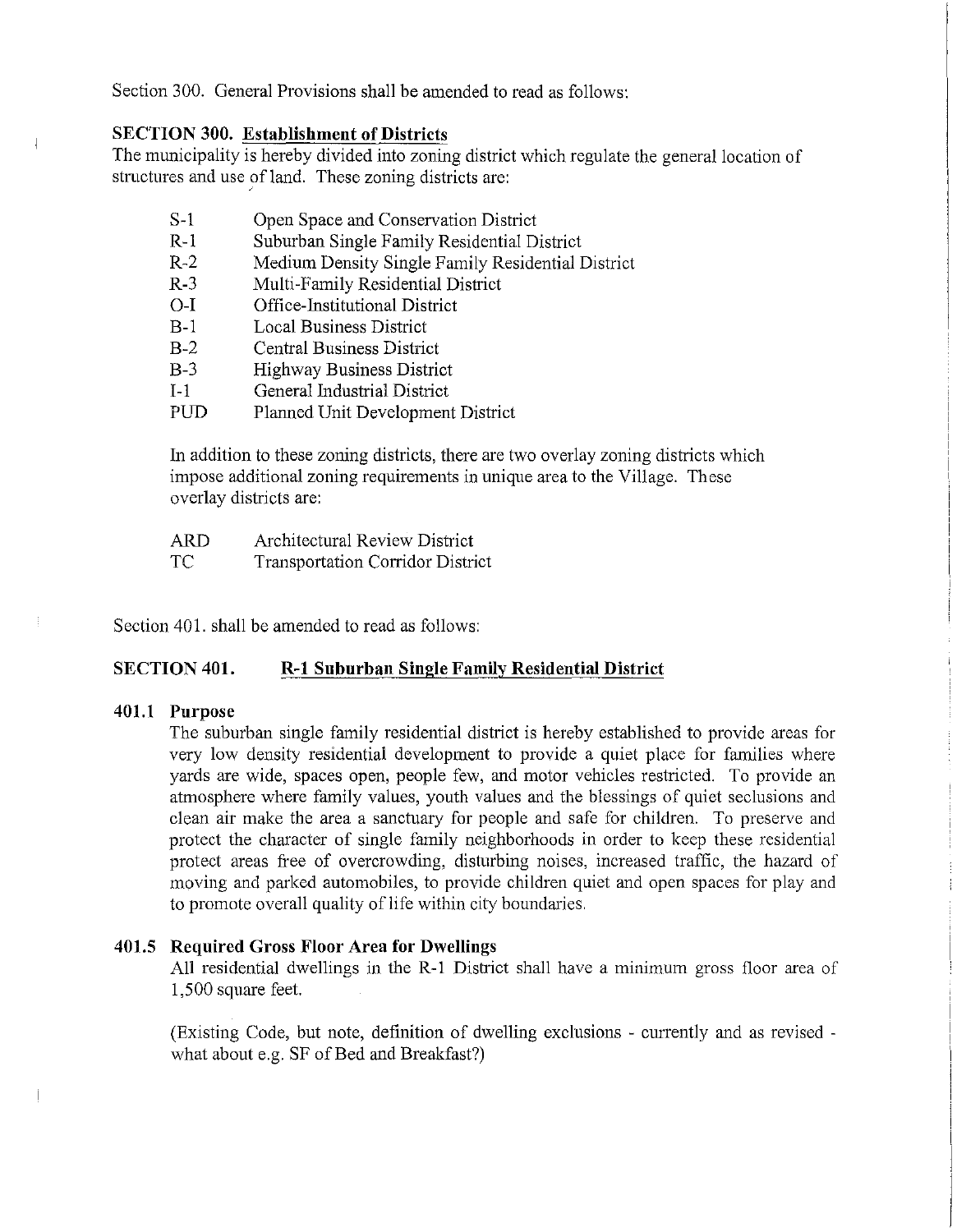## SECTION 402. R-2 Medium Deusity Single Family Residential District

#### 402.1 Purpose

The suburban single family residential district is hereby established to provide areas for medium density residential development to provide a quiet place for families where there are yards, open spaces, few people, and motor vehicles are restricted. To provide an atmosphere where family values, youth values and the blessings of quiet seclusions and clean air make the area a sanctuary for people and safe for children. To preserve and protect the character of single family neighborhoods in order to keep these residential protect areas free of overcrowding, disturbing noises, increased traffic, the hazard of moving and parked automobiles, to provide children quiet and open spaces for play and to promote overall quality of life within city boundaries.

#### 402.5 Required Gross Floor Area for Dwellings

All residential dwellings in the R-2 District shall have a minimum gross floor area of 1,000 square feet.

(Existing Code, but note, definition of dwelling exclusions - currently and as revised what about e.g. SF of Bed and Breakfast, Accessory Apartment?)

Section 403. shall be amended to read as follows:

#### SECTION 403. R-3 Multi-Family Residential District

#### 403.1 Purpose

Ť

The multi-family residential district is hereby established to provide areas for higher density multi-family residential development and more intense residential uses. The objective is to provide for multi-family developments in areas best equipped to accommodate higher density developments, more vehicles and higher traffic volumes and locate them in areas with adequate access to community services and main thoroughfares, and effectively integrate them into the area and transition them into lower density neighborhoods with less intense residential uses by location and function consistent with those existing in the area.

#### 403.2 Principal Permitted Uses

Accessory Use Boarding House Rooming House Congregate Housing Home Occupation (See Section 500.11) Multi-Family Dwelling Off-Street Parking, as required by Article VI Public Service Facility Public Park, Playground or Playing Field

## 403.3 Conditional Uses Requiring Planning Commission Approval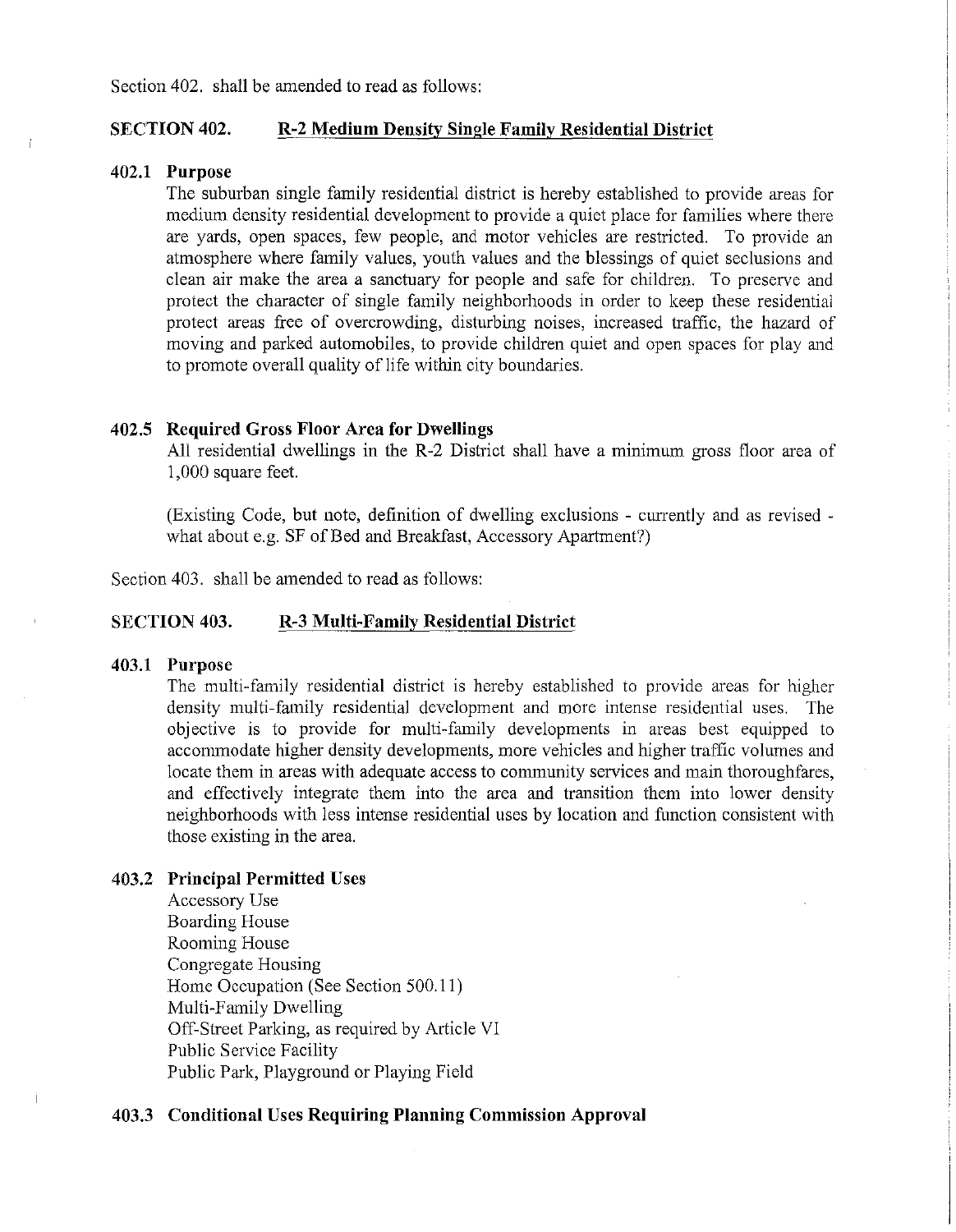Bed and Breakfast Child Care Facility Church or place of Religious worship Group Home for the Handicapped Manufactured Home Park Dormitory

# 403.5 Required Gross Floor Area for Dwellings

All residential dwellings in the R-3 District shall have a minimum gross floor area of  $750$ square feet.

(Existing Code, but note, definition of dwelling exclusions - currently and as revised what about e.g. SF of Bed and Breakfast, Group Home for the Handicapped, Dormitory, Manufactured Home Park?)

Section 500. shall be amended to read as follows:

# SECTION 500.20 Conversion of Dwellings

The conversion of any building into a dwelling or the conversion of any dwelling so as to accommodate an increased number of dwelling units or families, shall be permitted only within a district in which a new building for similar occupancy would be permitted under this Zoning Ordinance, and only when the resulting occupancy will comply with the requirements governing new construction in such district, with respect to minimum lot size, lot area per dwelling unit, dimensions of yard and other open spaces, percentage of lot coverage, building height, and offstreet parking. When an existing single-family dwelling is converted contain more than one dwelling unit, the converted dwelling shall retain the appearance of a single-family dwelling with no significant or noticeable change and shall have no major structural alterations to the exterior of the building, other than to provide required means of ingress and egress from dwelling units. All fire escapes or stairways leading to a second floor must be completely enclosed within the converted building. Each conversion shall be subject also to such further requirements that apply to such district or use.

## 800.3 Discontinuation of Nonconforming Uses

A nonconforming use which is discontinued for a period of one (1) year shall not again be used except in conformity with the regulations of the district in which it is located.

#### 900.1 Zoning Certificates Required

Ť

It shall be unlawful for an owner to use or pennit the use of any structure, building or land, or part thereof, hereafter created, erected, changed, converted or enlarged, wholly or partly, until a zoning certificate is issued by the Zoning Inspector. It shall be the duty of the Zoning Inspector to issue a certificate, provided he is satisfied that the structure, building or premises and the proposed use thereof conform with all the requirements of this ordinance. No permit for excavation, construction or reconstruction shall be issued by the Zoning Inspector unless the plans, specifications and the intended use conform to the provisions of this ordinance.